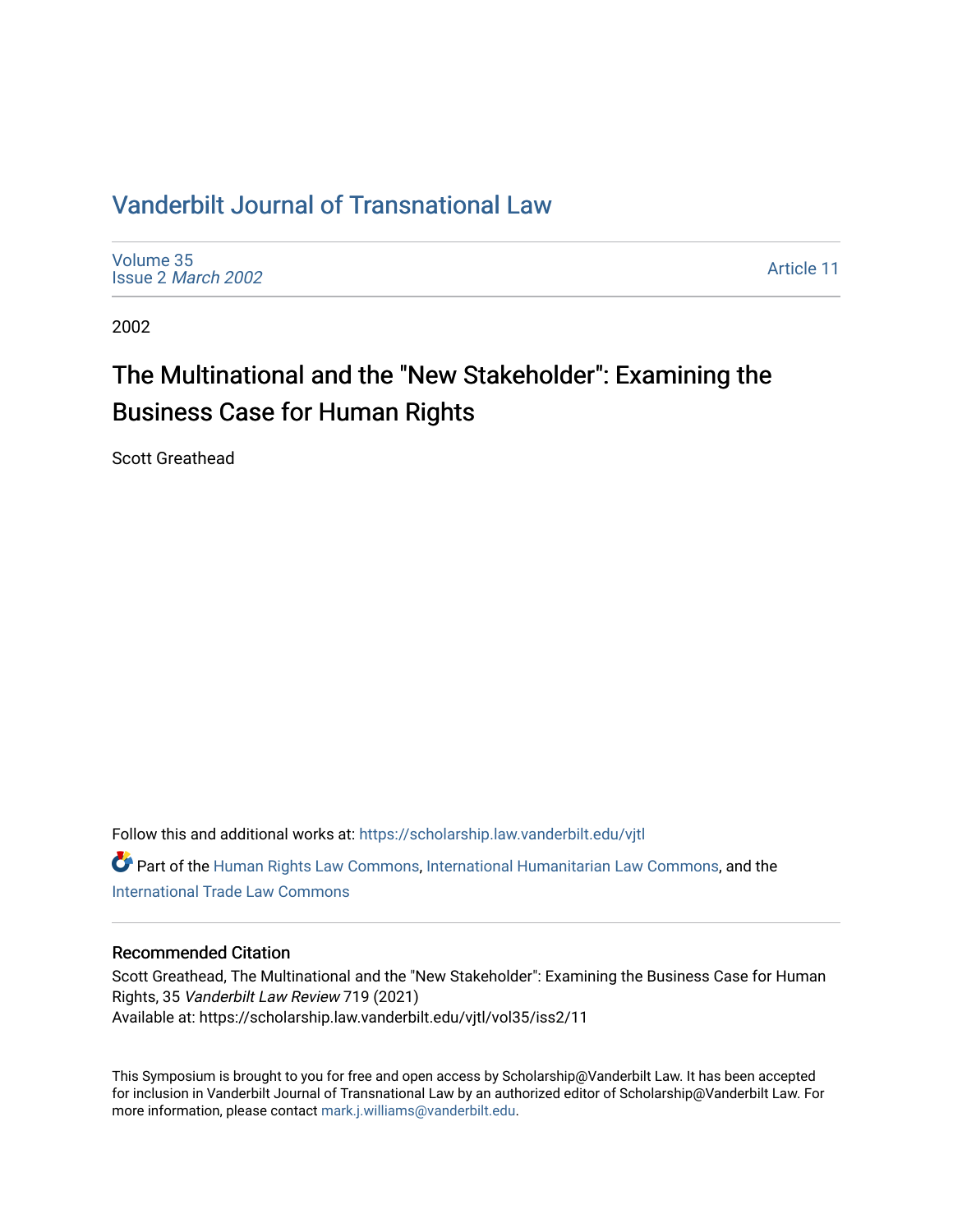# **The Multinational and the "New Stakeholder": Examining the Business Case for Human Rights**

*Scott Greathead\**

#### TABLE OF CONTENTS

|     |                                               | 719 |
|-----|-----------------------------------------------|-----|
| H.  | <b>GLOBALIZATION AND THE NEW HUMAN RIGHTS</b> |     |
|     |                                               | 720 |
| Ш.  | MAKING HUMAN RIGHTS PART OF BUSINESS          | 723 |
| IV. |                                               | 724 |
|     | А.                                            | 725 |
|     | B.                                            | 725 |
|     | C.                                            | 726 |
|     | D.                                            | 726 |
|     | Ε.                                            | 726 |
|     |                                               | 727 |
|     |                                               |     |

#### I. INTRODUCTION

There was once a time in the United States when corporate executives were white men in suits, men who had to think of nothing other than maximizing the profits of their companies-companies whose only stakeholders were shareholders.

Some of the realities of doing business in the global economy include the concerns of new stakeholders such as these:

Soccer moms who refuse to buy a famous line of soccer balls after reading reports that they are hand sewn in Pakistan by children;<sup>1</sup>

1. S.L. Bachman, *A Stitch in Time?,* L.A. TIMES **MAG.,** Sept. 16, 2001, at 10, *available at* 2001 WL 2518458 (describing the U.S. reaction to learning that popular soccer balls were products of child labor).

719

<sup>•</sup> Scott Greathead is a lawyer in New York and CEO of World Monitors Inc., which provides information and consulting services to corporations and others on business and human rights. A.B., Princeton University; J.D., University of Virginia School of Law, 1972.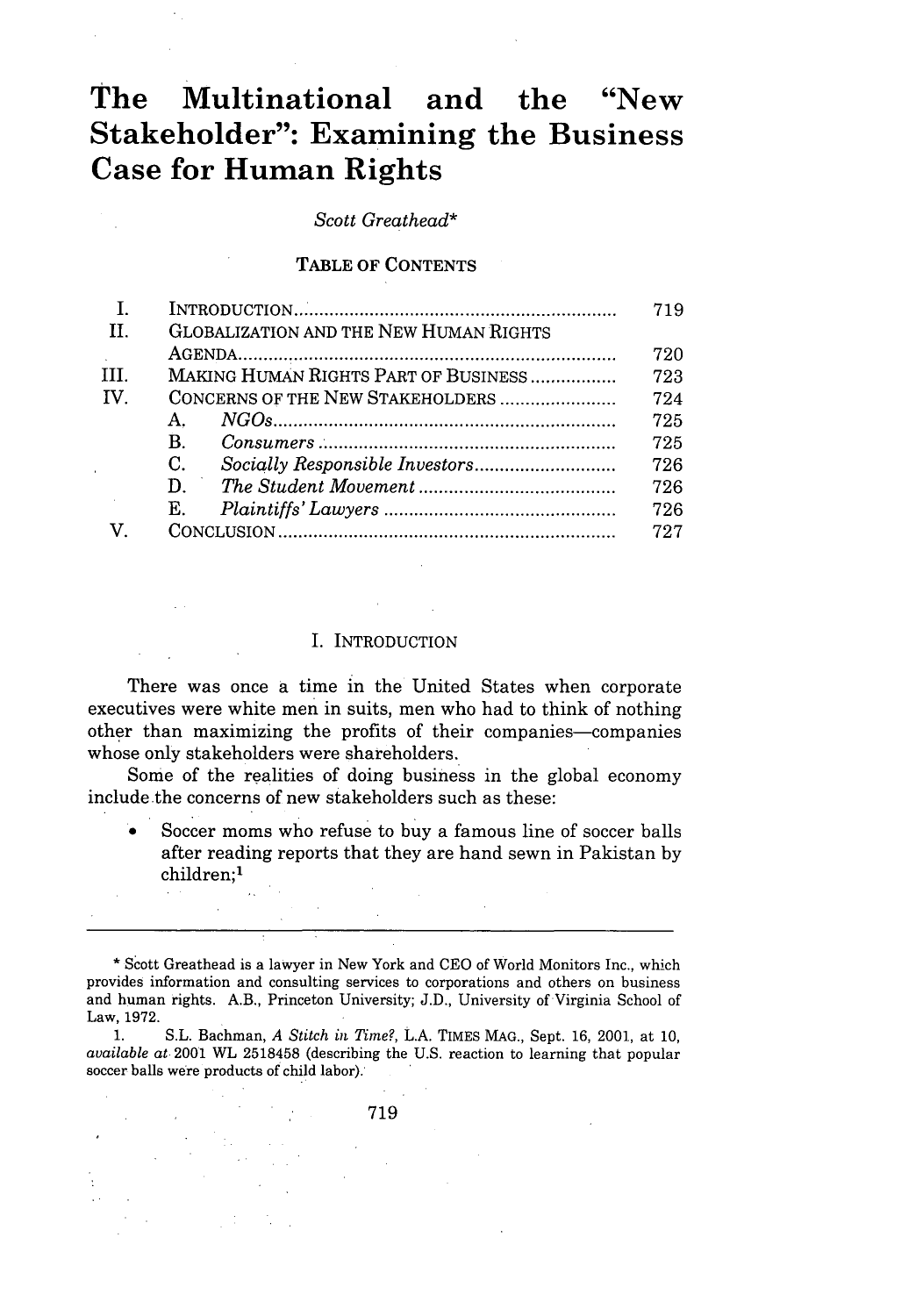- \* Talented African-American MBAs who will not interview with a company because it has a poor record of promoting minorities:<sup>2</sup>
- College students who protest their university's licensing agreement with a sportswear manufacturer that uses a Guatemala factory that allegedly abuses workers;<sup>3</sup>
- Money managers with clients who refuse to invest in companies with poor environmental ratings; <sup>4</sup>
- Assertive reporters who will call a CEO at home to ask him if he knows the paper clips sold in his national retail chain were made by prisoners in China;<sup>5</sup>
- Indigenous groups who will no longer passively accept the presence in their ancestral lands of big oil and mining companies that exploit natural resources without coming to terms with local communities.<sup>6</sup>

Business managers who ignore these realities—the concerns of these new corporate stakeholders-do so at the risk of their company's brand and their own careers. These are just a few examples of the new stakeholders of multinational corporationsworkers, consumers, investors, indigenous peoples, non-governmental organizations (NGOs), and the media.

## II. GLOBALIZATION AND THE NEW HUMAN RIGHTS AGENDA

The concerns of these new stakeholders embrace human rights. It is a much broader concept of human rights, however, than the civil and political rights that used to dominate the agenda. Former concerns centered on freedom from arbitrary arrest, detentions, and other due process rights, freedom of speech and association, and

<sup>2.</sup> *See generally* Willie E. Hopkins et al., *Diversity and Managerial Value Commitment: A Test of Some Proposed Relationships,* 13 J. MANAGERIAL ISSUES 288, 301 (2001), *available at* 2001 WL 20952286 (concluding that an organization's commitment to diversity is perceived by minorities to be an important positive factor in the workplace).

<sup>3.</sup> Simon Birch, *Sweat and Tears: A Vast Protest Movement is Sweeping US Campuses,* GUARDIAN (London), July 4, 2000, *available at* 2000 WL 23928341.

<sup>4.</sup> *See generally* Kiergan Poynter, *Rankings Reflect Congruence of Interests: Reputation Capital,* FIN. TIMES (London), Dec. 17, 2001, *available at* 2001 WL 31431040 (explaining that investors' interests in a company include not only financial reports, but also reputation).

<sup>5.</sup> *See generally* Jim Hopkins, *Paper Clip King Uncovers Slave Labor,* USA TODAY, April 18, 2001, at 8B (describing the breaking of the news that paperclips sold in the United States were made by prison labor in China).

<sup>6.</sup> *See, e.g.,* Graeme St. John, *Earthdreaming: Earthdreamers' Protests Against Mining and Nuclear Industry in Australia,* ARENA MAG., June 1, 2001, at 41 (discussing protests by Aboriginal groups and others in Australia).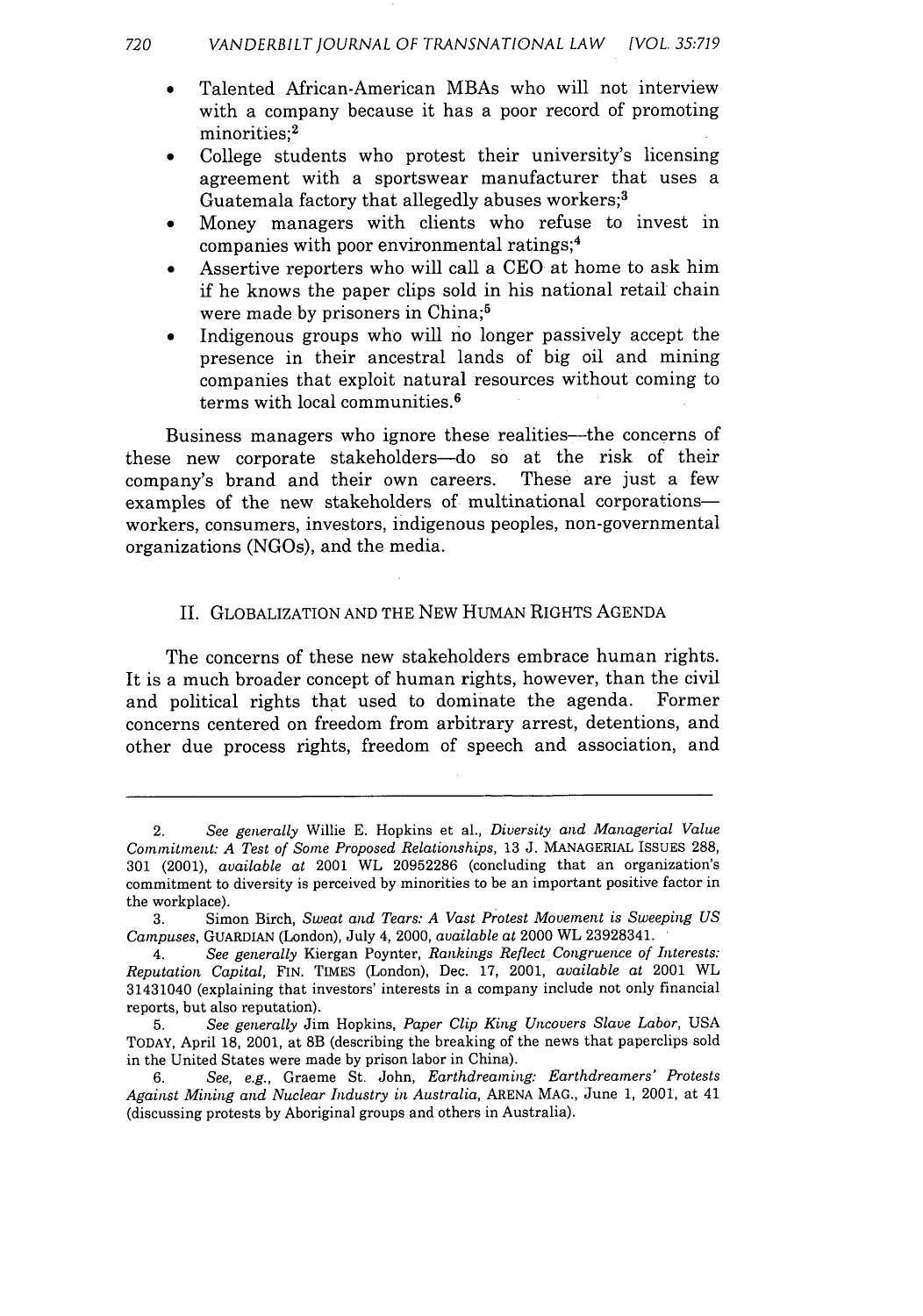governmental abuses such as torture, disappearances, and extrajudicial executions. These new human right concerns focus on social and economic rights—the rights to live and work in a safe and healthy environment, the rights of workers to associate freely and bargain collectively, the cultural rights of indigenous people.

The emergence of these new rights has marked important changes in the human rights agenda. Ten years ago the main players in the human rights drama were governments, the victims of governmental human rights abuses, and human rights NGOs. Now the major players include multinational corporations and a host of advocacy NGOs, representing causes ranging from the environment, labor rights, and women's rights to the cultural rights of indigenous peoples.

During the twenty years that the Author has worked in the human rights movement, the focus of the community has been on traditional political and civil rights-and abuses perpetrated by repressive and abusive governments, both totalitarian governments on the left, and authoritarian regimes on the right. The end of the Cold War and the fall of most Communist governments in the late 1980s and early 1990s coincided with the replacement of many right wing regimes with democratic governments, particularly in the Western Hemisphere and also in parts of Asia. The governments of a host of countries that in 1984 were run by military or authoritarian figures-Chile, Argentina, Paraguay, Uruguay, the Philippines, Korea, to name a few of the major ones—are today relatively democratic.

It is important to examine how and why these changes occurred. These developments coincided with economic changes that newspapers and other commentators call the globalization of the world economy.<sup>7</sup> The term is used to capture a host of changes in transportation and communication-the result of which has been that most of the clothes we wear, the shoes on our feet, and the toys our kids play with are now manufactured in low-wage countries in Asia and Latin America, where there is little or no regulation of workplace health and safety, and where workers' rights to organize often are not respected.

Globalization has also involved improvements in communication, by satellite and the Internet, so that the actions of multinational corporations in remote places can be known and disseminated throughout the world in a matter of minutes or hours. Any multinational oil executive will admit that no confrontation between security forces defending a remote jungle oil production site and a

**<sup>7.</sup>** Rosemary **J.** Coombe, *The Cultural Life of Things: Anthropological Approaches to Law* and *Society in Conditions of Globalization,* **10** AM. **U. J.** INT'L L. **&** POLY 791 (1995).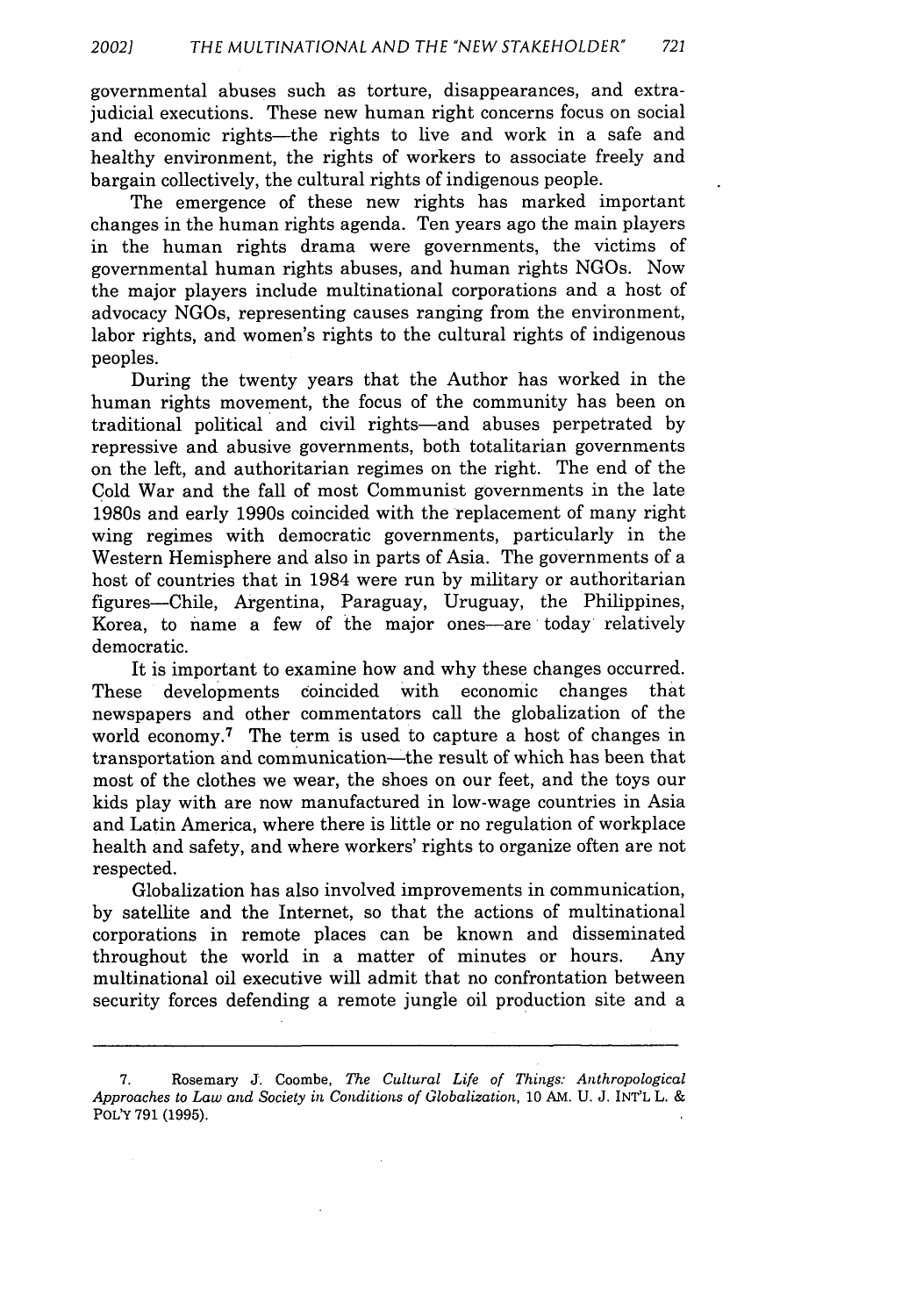tribal group protesting an incursion into their ancestral lands will go unnoticed for very long these days.

These developments have meant big changes for the human rights community—and even bigger changes for business. The emerging importance of the business community for the human rights agenda has now been recognized by virtually every major human rights organization. For example, in a recent speech, the Secretary General of Amnesty International, Pierre; Sané, told a gathering of multinational oil company executives that while governments "are still the primary bodies accountable for upholding human rights every where[,] the responsibility of the business community is inescapable. '8

In the same vein, the Human Rights Watch World Report places particular emphasis on "the enforcement gap for issues of human rights in the global economy" and argues that while "[i]n recent years, progress has been made in increasing corporate attention to human rights[,]  $\ldots$  more is needed."9

As the human rights community has come to recognize, the globalization of the world economy has made the role of the multinational business community in the human rights arena-as violators of internationally recognized rights as well as instruments to advance the human rights agenda-as important as that played by national governments. Ten CEOs of multinational corporations, which collectively employ several hundreds of thousands of workers to manufacture their products in China, arguably have more leverage with leaders of the People's Republic of China (PRC), who are dependent on keeping those workers employed, than the President of the United States, who has little to offer the PRC politically or practically. It is the challenge facing the human rights community in this new era to devise strategies to address the human rights conduct of business in the global economy and to harness the leverage MNCs can exercise to further the mission of promoting and protecting basic rights.

The business case for human rights is written into the preamble of the United Nations Universal Declaration of Human Rights, which states: "Every individual and every organ of society, keeping this Declaration constantly in mind, shall strive by teaching and education to promote respect for these rights and freedoms."'1

The key words are "every organ of society." According to Mary Robinson, the United Nations High Commissioner for Human Rights,

 $\sim 10^9$ 

<sup>8.</sup> Pierre Sané, Remarks at the Launch of Global Sullivan Principles (Nov. 2, 1999) (transcript available at http://www.un.org/partners/business/sullivan.htm).

<sup>9.</sup> Human Rights Watch World Report 2001, Introduction, at http://www.hrw.org/wr2k1/intro/introO4.html.

<sup>10.</sup> United Nations Universal Declaration of Human Rights, G.A. Res. 217, U.N. GAOR, 3d Sess., U.N. Doc. A/810 (1948).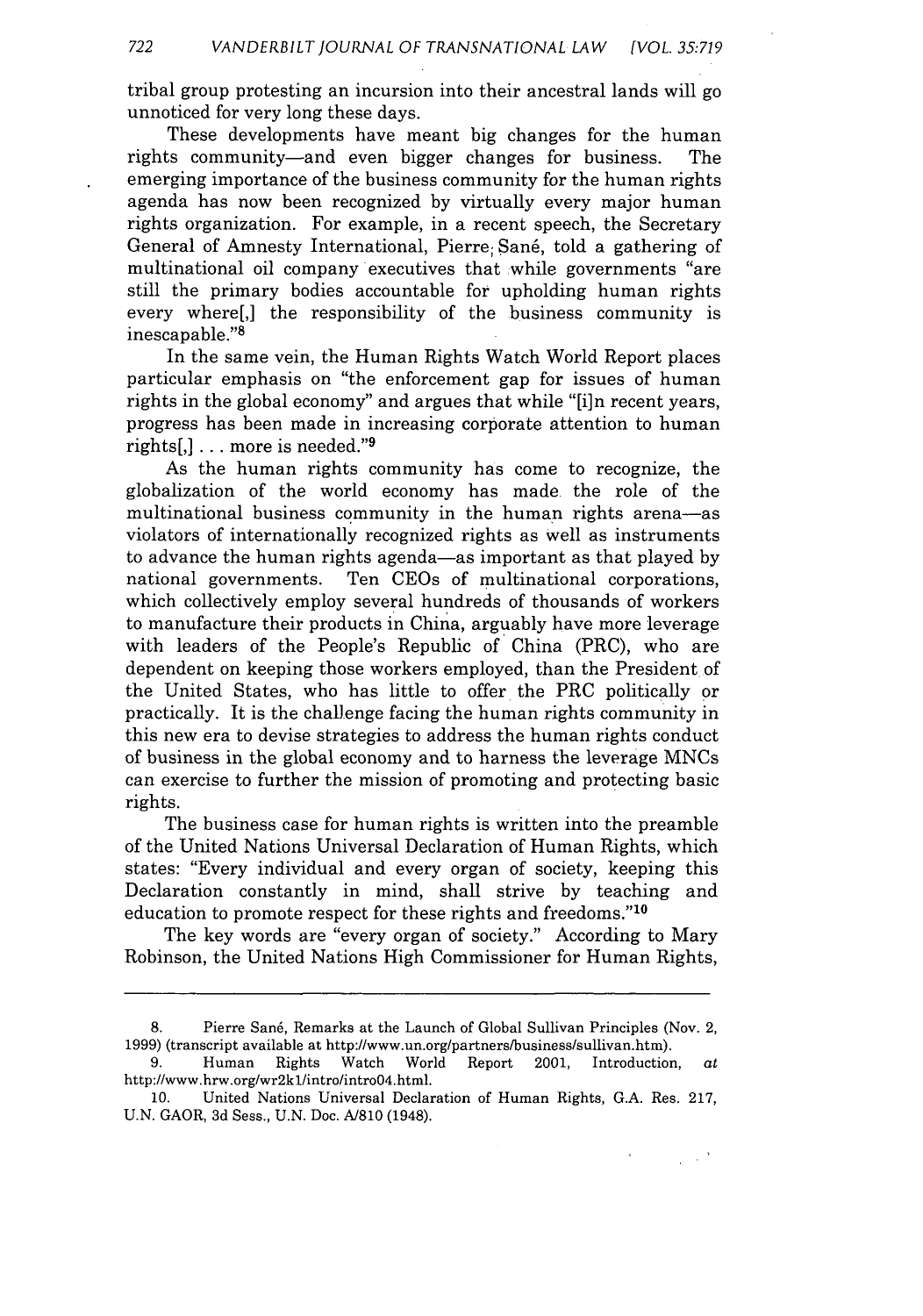this phrase means "[b]usiness corporations included." $11$  This is how Mary Robinson defines the issue of business and human rights: "It is not a question of asking business to fulfill the role of government, but of asking business to promote human rights in its own sphere of influence."<sup>12</sup>

**I** Amnesty International, which has worked closely with companies like Royal Dutch/Shell, BP/Amoco, and Rio Tinto on corporate human- rights policies, concurs in this view of the responsibility of businesses under the Universal Declaration: "This declaration, the bedrock of contemporary human rights standards, obligates financial institutions and corporations, as organs of society, to uphold international human rights standards."<sup>13</sup> Amnesty International encourages companies to promote human rights in their enlightened self-interest: "The structures that protect human rights protect your business as well. Corporation which use their influence to promote human rights, promote a better climate for investment."<sup>14</sup> As Amnesty International also observes, "Systematic human rights violations may lead to conditions of social unrest, political instability, and armed conflict-conditions which do not favor long-term business investment."<sup>15</sup>

#### **I1.** MAKING HUMAN RIGHTS PART OF BUSINESS

A few forward-looking corporations have risen to the challenge to incorporate human rights into their business operations. As far back as 1992, Reebok International adopted a code of conduct requiring that the factories of their global suppliers comply with internationally recognized human rights standards.16 Now virtually every maker of apparel, footwear, and toy products has a code of conduct governing how'their products are supposed to be made, and a few are wrestling with the harder task of ensuring that those standards are met through projects like the White House-sponsored Fair Labor Association.<sup>17</sup>

12. *Id.*

13. AMNESTY INTERNATIONAL USA, HUMAN RIGHTS PRINCIPLES FOR COMPANIES (1998).

14. *Id.*

15. *Id.*

16. Reebok Human Rights Production Standards, *at* http://www.codagroup.net/ rhr/standards.htm.

17. *See generally* Welcome to the Fair Labor Association, *at* http://www.fairlabor.org (defining the mission and objectives of the Fair Labor

<sup>11.</sup> **.** Mary Robinson, *The Business Case for Human Rights, quoted in* VISIONS OF ETHICAL BUSINESS, *available at* http:/www.unhchr.ch/huricane/huricane.nsf/ 45ee90b46a08ca5a802565fd004e2473/e47d352dedc39697802566de0043b28e?OpenDocu ment.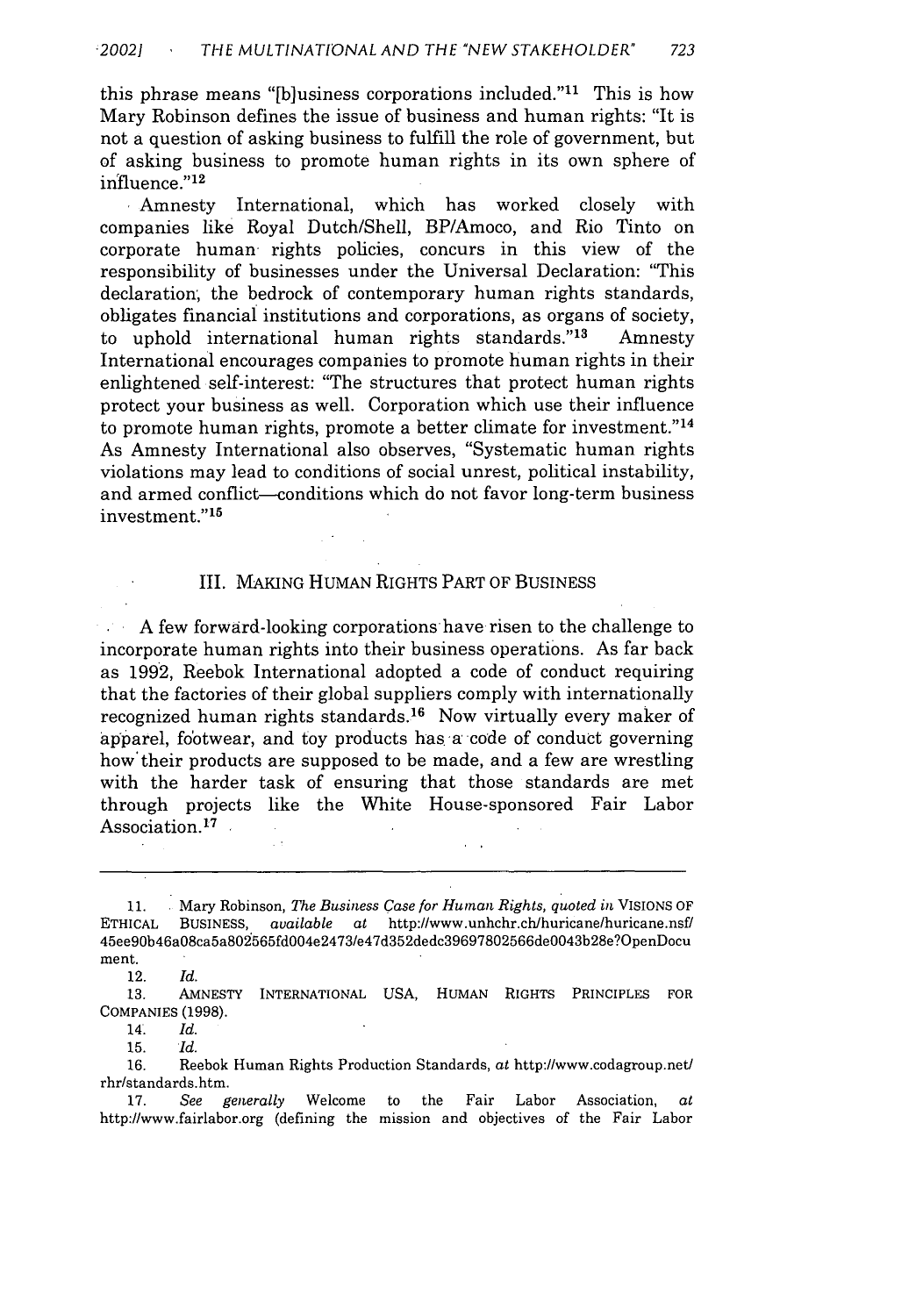Leading oil and mining companies are also getting the message. In 1999, five years after a spokesman for Royal Dutch/Shell refused to comment on the Nigerian government's hanging of the Ogoni Nine<sup>18</sup> because it was not an appropriate subject "for private companies... to comment on[,]"<sup>19</sup> Shell's Chairman, Mark Moody-Stuart, had these words: "The demands of economics, of the environment and of contributing to a just society are all important for a global commercial enterprise to flourish."<sup>20</sup> Had Shell recognized these responsibilities earlier, Ken Saro Wiwa and his Ogoni colleagues might well be alive today, and Nigeria would be a better place for it.

In short, it is beyond debate that business and human rights issues have moved to the forefront of international human rights activism and advocacy. Addressing these issues is particularly important in the United States, where most of the world's multinational corporations have their headquarters.

While a few corporations recognize the growing significance of human rights to their operations, others continue to ignore these developments—arguably at their own peril. There is little question that increased transparency due to improved global communications, the proliferation of mass media vehicles, and the expansion of corporate reach via multinational consolidation and disappearing trade barriers will only increase critical scrutiny of corporate activity. Added to this is the lure of new business in developing markets, which will find even more companies investing in areas of political and cultural conflict. As Mary Robinson has noted, "[P]eople are increasingly concerned about what they perceive to be the negative effects of globalisation on the enjoyment of human rights and they are prepared to act to defend the human rights of themselves and others."21

#### IV. **CONCERNS** OF THE **NEW** STAKEHOLDERS

Five of the most important new corporate stakeholders and their principal concerns are a fitting conclusion to this discussion.

Association); Company Codes of Conduct, at http://www.codesofconduct.org/ company.htm (providing examples of the codes of conduct some notable companies have adopted).

**<sup>18.</sup>** *Shell-Ogoni Meeting Set Up,* OIL DAILY, July **27,** 2001, *available at* 2001 WL 14945987.

**<sup>19.</sup>** Mark Moody-Stuart, The Values of Sustainable Business in the Next Century, Lecture at St. Paul's Cathedral, London (July 12, **1999),** at http://www.wbcsd.ch/newscenter/speeches/sdvalues.pdf.

<sup>20.</sup> *Id.*

**<sup>21.</sup>** Robinson, supra note **11.**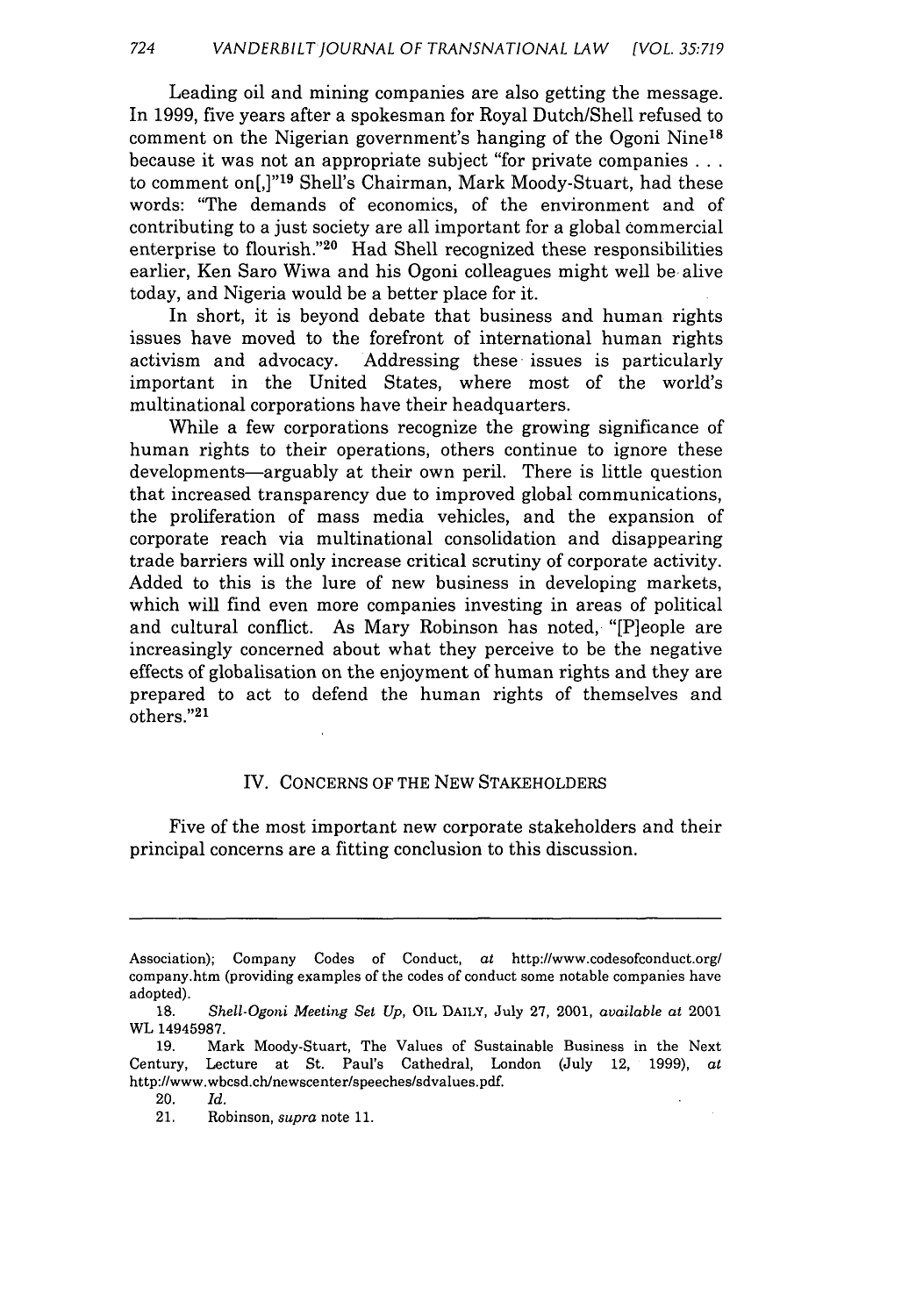#### *A. NGOs*

NGOs like Amnesty International and Human Rights Watch have begun campaigns that focus on the operations of oil and mining companies operating in conflicted regions of the world. Other groups, like the National Labor Committee and United Students Against Sweatshops have targeted apparel and footwear companies for the abusive conditions in off-shore factories where their products are made. <sup>22</sup>

Some NGOs have focused on the cultural rights of indigenous peoples. The operations of the U.S.-based oil, gas, and chemical company Occidental Petroleum Corporation have come under attack by the Rainforest Action Network, which has conducted a seven-year campaign against oil development in a remote area of Colombia, the tribal homeland of the U'wa tribe.23

While studies show that NGOs are considered more trustworthy in Europe than in the United States, even in the United States NGOs are now considered the most reliable source worldwide for credible information on the environment, human rights, and health issues. <sup>24</sup>

#### B. *Consumers*

Consumers play an increasingly important role in creating incentives for corporations to improve the social impact of their operations. According to a recent Cone/Roper Research Report:

Americans, in their roles as consumers, employees, customers, and community members are consistent in their expectation that companies must help solve social issues. More than eight in ten American consumers report having a more positive image of companies who support a cause they care about, and 94% of Influential Americans report having a more positive image of such companies.  $25$ 

A recent study by the Conference Board asserts that "[1]ike citizens worldwide, American consumers say the role of business is to

<sup>22.</sup> *See generally* National Labor Committee, at http://www.nlcnet.org (describing various active campaigns of the National Labor Committee); United Students Against Sweatshops, at http://www.usanet.org (outlining the mission and providing information about how to get involved).

<sup>23.</sup> Occidental Petroleum Drills on U'wa Land, at http://www.ran.org/ info\_center/aa/uwa.oxy.html (describing the Rainforest Action Network's campaign to protect the U'wa land).

<sup>24.</sup> Guy Jonquières, *NGOs in Winning Battle to Sway Opinion*, FIN. TIMES (London), Dec. 6, 2000, at 14.

<sup>25. 1999</sup> Cone/Roper Cause Related Trends Report: The Evolution of Cause Branding® (on file with author).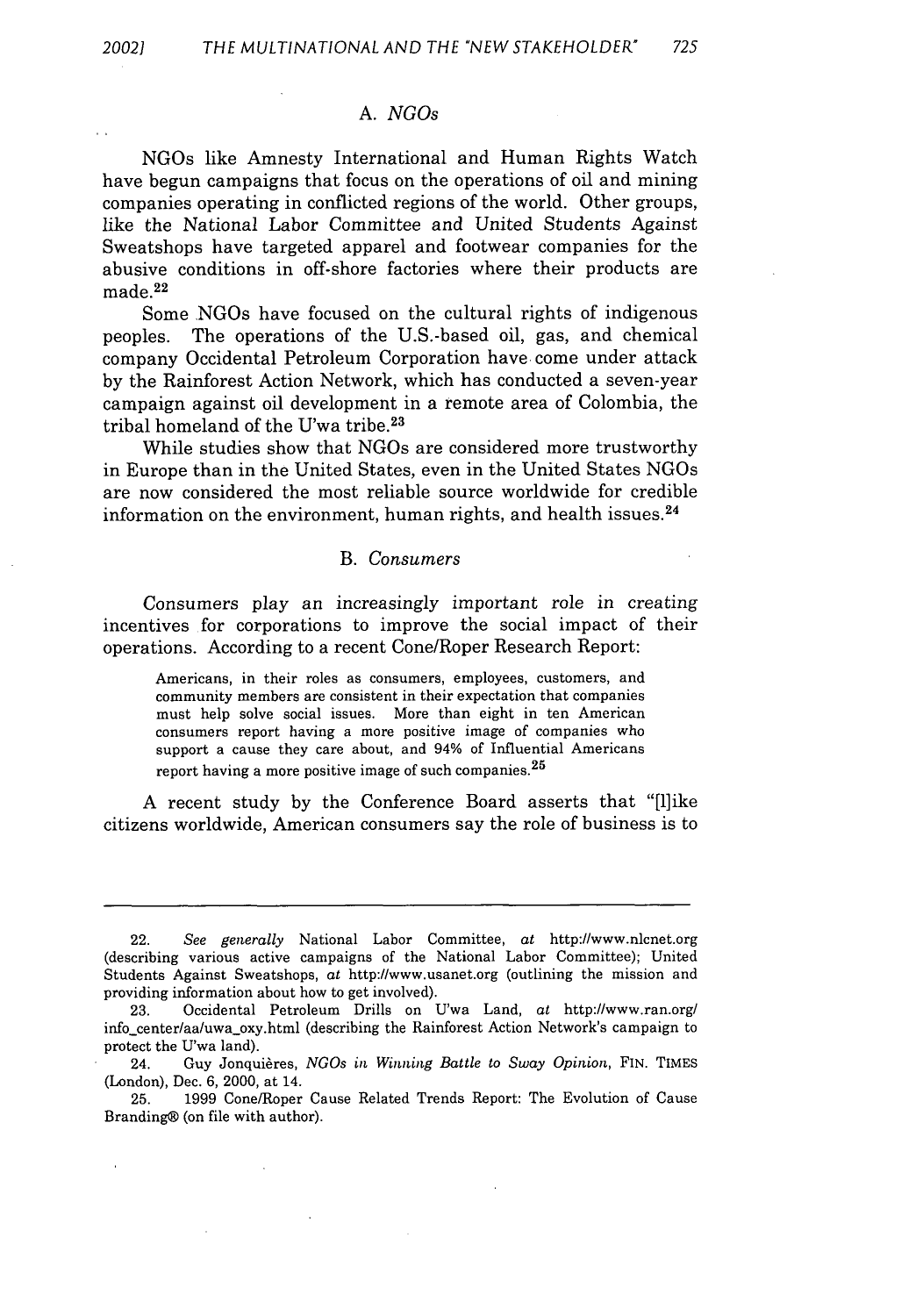make profits and create jobs, but far more important over the next decade will be helping build a better society[.]"26

#### *C. Socially Responsible Investors*

As more investors vote with their pensions and savings, companies will have to answer to an increasing number of fund managers on concerns such as the environment, community development, working conditions, and human rights. The social investment forum asserts that over three trillion dollars last year was invested in socially responsible funds, up eighty-two percent in the past two years. This trend shows no sign of abating. Bloomberg has even released a new book called "Investing with Your Values."<sup>27</sup>

### D. *The Student Movement*

In only a few years of existence, the United Students Against Sweatshops, a national coalition of college undergraduates, has become a major force in the anti-sweatshop movement. Student activists will continue to rock campuses around the country demanding a living wage, freedom of association, and other economic and social rights.

#### *E. Plaintiffs' Lawyers*

A growing number of companies are being sued under the Alien Tort Claims Act<sup>28</sup>-a U.S. law that allows aliens to sue in U.S. courts for torts inflicted outside U.S. borders—including those resulting from human rights abuses. A recent example is Unocal, which was sued in federal district court in California for claims arising out of its involvement in a gas pipeline project in Burma. 29 While the case against Unocal was dismissed by the trial judge, the opinion acknowledged that "[t]he evidence does suggest that Unocal knew that forced labor was being utilized and that the Joint Venturers benefited from the practice." $30$  Plaintiffs are currently appealing the decision to the Ninth Circuit Court of Appeals.

Other examples of lawsuits against corporations alleging violations of human rights include:

<sup>26.</sup> Consumers Worldwide Expect Business to Achieve Social as Well as Economic Goals: New Study Pinpoints What Consumers Want from Corporations, at http://www.iblf.org/csr/csrwebassist.nsf/content/fle2d3j4.html.

**<sup>27.</sup>** *See* HAL BRILL **ET AL.,** INVESTING WITH YOUR **VALUES: MAKING** MONEY **& MAKING A DIFFERENCE (1999).**

**<sup>28. 28</sup>** U.S.C. § **1350** (2001).

**<sup>29.</sup>** John Doe I v. Unocal Corp., 110 F. Supp. 2d 1294 (C.D. Cal. 2000).

**<sup>30.</sup>** *Id.* at 1310.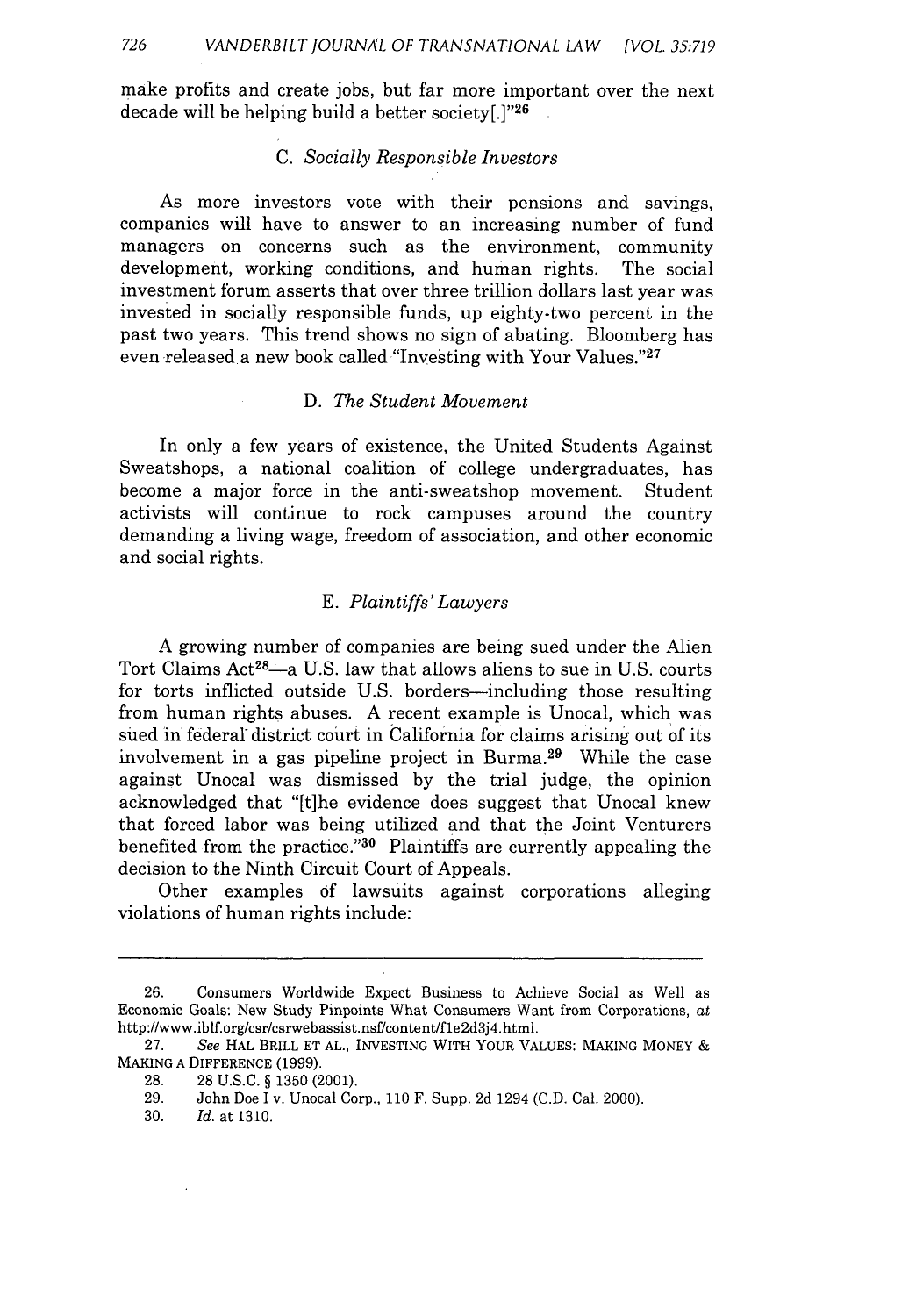- **"** Cutter & Buck, J. Crew, Gymboree, The Gap, Tommy Hilfiger, Wal-Mart and others were sued by a coalition of human rights groups for allegedly violating the rights of Chinese workers imported into Saipan to work in their suppliers' factories;<sup>31</sup>
- **"** Citizens of Nigeria sued Chevron for the deaths of peaceful protestors on an oil platform in Nigeria;<sup>32</sup>
- Cases are also pending against Union Carbide,<sup>33</sup> Unocal,<sup>34</sup> Dow Chemical,<sup>35</sup> Texaco,<sup>36</sup> and Freeport-McMoRan<sup>37</sup> in U.S. courts for various alleged violations.

#### V. CONCLUSION

Like all worthy challenges, incorporating human rights concerns into the operations of multinational corporations also brings with it rewards. Leading CEOs, like Reebok International's Paul Fireman and Royal Dutch/Shell's Mark Moody-Stuart, have persuasively argued that doing so is not just the right thing to do but good for business as well. It is also a subject that merits the time and attention of America's leading business schools.

<sup>31.</sup> *Saipan Lawsuits Allege US Firms are Tied to 'Sweatshops,* BOSTON GLOBE, Jan. 14, 1999, at **A10.**

<sup>32.</sup> Patti Waldmeir & David Buchan, *Shell Fails to Prevent Trial on Abuses in Nigeria,* FIN. TIMES (London), March 27, 2001, at 16 (discussing the case against Chevron and a similar case against Royal Dutch/Shell).

<sup>33.</sup> *See generally* Tom McNamara, *Plaintiff's Diplomacy: Are There Any Limits on American Supercourts?, available at* http://www/dgslaw.com/articles/lll134.pdf (discussing the effect of the Alien Tort Claims Act on international lawsuits, including those against large American corporations alleging overseas human rights violations).

<sup>34.</sup> These cases allege complicity in human rights violations perpetrated by the Burmese government in connection with the extradition of oil and natural gas. *See generally id.*

<sup>35.</sup> Robert P. Lewis, *Employers Compelled to Recognize Human Rights,* N.Y. L.J., June 19, 2001, at 7 (describing the suit against Dow Chemical and other companies by workers in several countries injured by exposure to chemicals used on banana farms).

<sup>36.</sup> Kim Segupta, *Atlas maps investment in a world of abuses,* INDEP. (London), Feb. 13, 2002, at P11, *available at* 2002 WL 13876945 (noting that a lawsuit has been filed against Texaco by Amazonian communities for environmental and human rights violations); *see* also Danielle Knight, *Amazon Communities to Appeal U.S. Court Ruling,* INTER PRESS SERVICE, June 1, 2001, *available at* 2001 WL 4804120 (describing allegations that Texaco deliberately polluted the environment).

<sup>37.</sup> The allegations involve environmental and human rights violations in connection with mining in the Irian Jaya province of Indonesia. *See generally A Chronology of Controversy,* AUSTIN AMERICAN-STATESMAN, Feb. 13, 2000, at H6, *available at* 2000 WL 7329345.